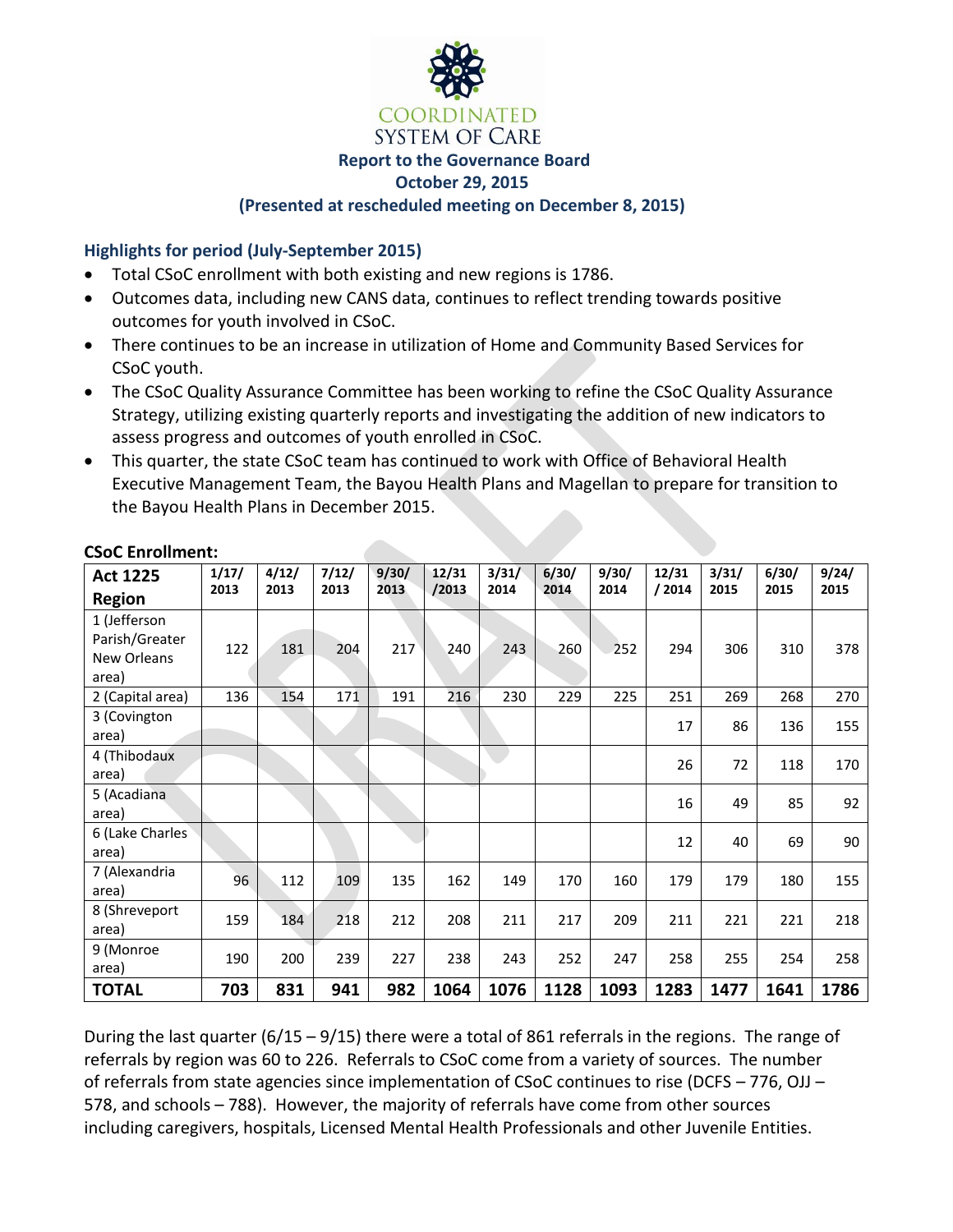Per request from Board members, the table below reflects referrals by region over the last four quarters. This table will continue to be included in the CSoC Director's Report.

| <b>Act 1225</b><br><b>Region</b>                       | 9/30/<br>2014 | 12/31/<br>2014 | 3/31/<br>2015 | 6/30/<br>2015 | 9/24/<br>2015 |
|--------------------------------------------------------|---------------|----------------|---------------|---------------|---------------|
| 1 (Jefferson<br>Parish/Greater<br>New Orleans<br>area) | 118           | 144            | 120           | 107           | 226           |
| 2 (Capital<br>area)                                    | 121           | 148            | 136           | 136           | 95            |
| 3 (Covington<br>area)                                  |               | 63             | 113           | 116           | 104           |
| 4 (Thibodaux<br>area)                                  |               | 38             | 75            | 72            | 82            |
| 5 (Acadiana<br>area)                                   |               | 38             | 94            | 89            | 100           |
| 6 (Lake Charles<br>area)                               |               | 32             | 49            | 63            | 60            |
| 7 (Alexandria<br>area)                                 | 48            | 80             | 70            | 89            | 59            |
| 8 (Shreveport<br>area)                                 | 94            | 132            | 90            | 97            | 72            |
| 9 (Monroe<br>area)                                     | 65            | 56             | 44            | 69            | 63            |
| <b>TOTAL</b>                                           | 446           | 731            | 791           | 838           | 861           |

## **CSoC Referrals by Quarter**

Between June 1 and September 30, 2015, 453 members were screened using the Brief Child and Adolescent Needs and Strength (CANS) screening tool conducted by Magellan Care Managers on the clinical team. Of the 453, there were 435 members (or 96.0%) identified as at-risk and initially eligible for CSoC and referred on to the WAA, FSO and Certified Provider, with parent/caregiver consent. The table below compares data for two quarters.

| Date Range         | Number of Members Screened    | Number/Percentage of       |
|--------------------|-------------------------------|----------------------------|
|                    | Using the Brief CANS by       | Members Identified as      |
|                    | <b>Magellan Care Managers</b> | Presumptively Eligible and |
|                    |                               | Referred to CSoC           |
| $3/1/15 - 5/31/15$ | 511                           | 485/94.9%                  |
| $6/1/15 - 9/30/15$ | 453                           | 435/96%                    |

Additional detail is provided in Appendix A.

The majority of children/youth enrolled in CSoC are male (1125 or 62.99%). African-American is the predominant race of these young people representing 1048 (58.68%). The age group with the highest enrollment is 13-16 years old (722 or 40%). Additional demographic detail is provided in Appendix B.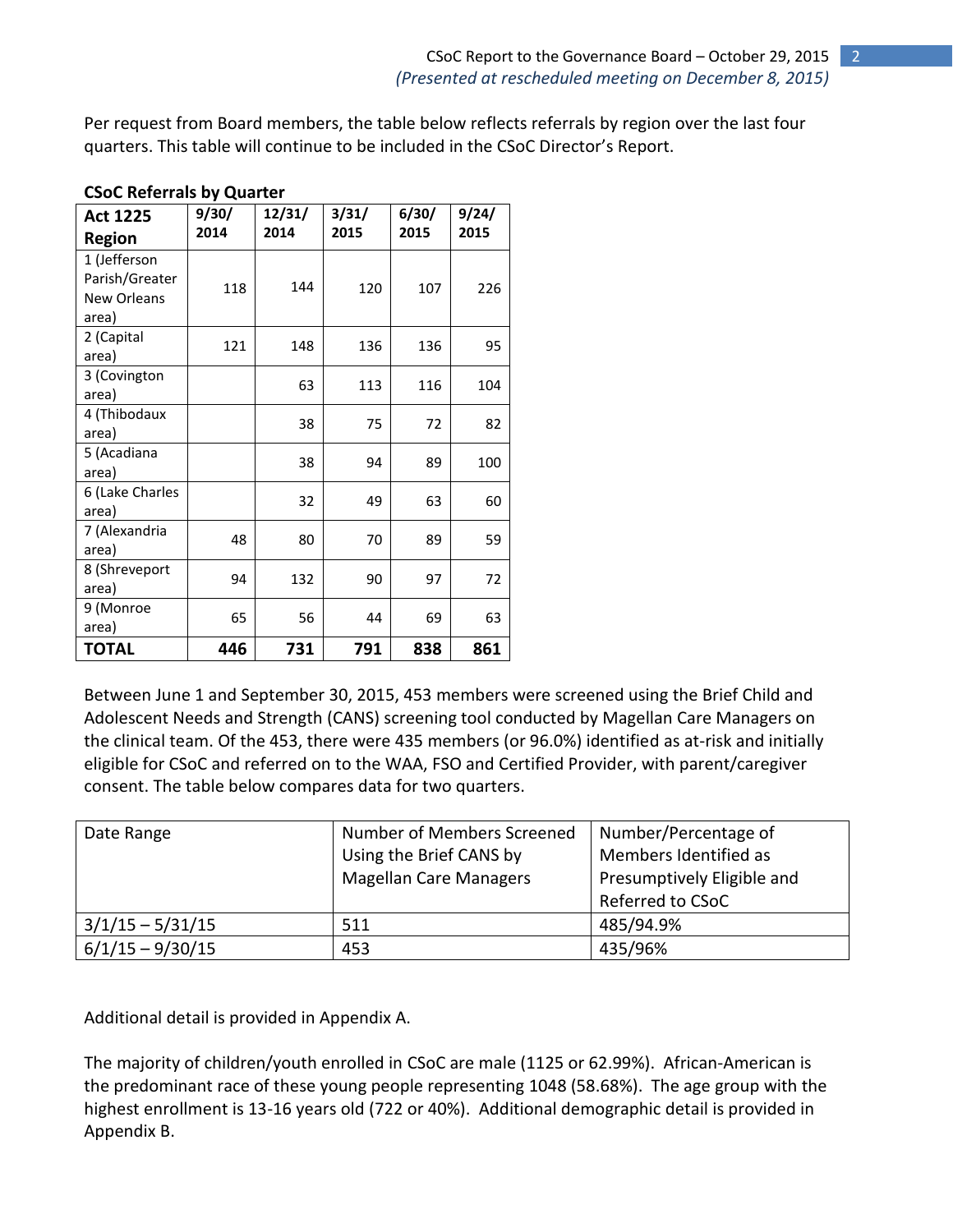## **Wraparound Agency (WAA) update:**

Wraparound enrollment continues to grow. At the end of this past quarter enrollment was at 1786, with the Region One WAA opening and staffing an additional office in order to meet the need for services in their region. Magellan continues to manage the statewide wraparound census by ensuring availability of services based on need. Regions Two and Five are preparing to hold Community Team meetings in the next month, to educate providers, stakeholders and families, as well as to enhance community collaboration.

The state CSoC liaisons continue to provide technical assistance to their assigned regions as needed. In addition, the State and Magellan CSoC teams conduct twice monthly calls with each of the WAAs for information sharing and troubleshooting. In this quarter the OBH CSoC liaisons have focused on collecting information from the WAAs to inform the transition to the new management environment beginning December 2015. The Magellan CSoC team continues to work with the WAAs to ensure all documentation is submitted within the required timelines to support the eligibility of each child/youth enrolled in CSoC.

## **Transition to Bayou Health**:

In this past quarter, the OBH CSoC team has worked with Medicaid and OBH Executive Management Team to finalize the CSoC contract with Magellan, as they end the current contract and begin a new contract to administer CSoC as of 12-1-2015. To the fullest extent possible, the CSoC team continues to keep the wraparound agencies informed of transition decisions and activities and, when appropriate, seeks input from wraparound executive management to inform the transition. The OBH and Magellan CSoC teams continue to use the standing WAA affinity calls as a forum for these exchanges, and have conducted several special meetings to exchange information.

The OBH CSoC Team continues to meet regularly with Medicaid, OBH Executive leadership and the five Bayou Health Plan Managed Care Organizations (MCO) to ready them to assume their role as first-line screeners for wraparound eligibility. OBH has facilitated thoughtful walkthroughs of workflow processes to ensure referrals will be completed efficiently. These meetings have resulted in several work products including an edited workflow, and a CSoC referral and eligibility process workbook. The CSoC team is working to ensure information, tools, and processes are maintained and transferred appropriately to ensure that youth and their families, as well as providers participating in CSoC, experience the shift of management in a seamless manner with no lapses in services or support.

In the upcoming quarter, OBH will conduct trainings with MCO member services and care management staff, as requested, to help them to acquire a broad understanding of the benefit wraparound affords to families as well as the unique nature of wraparound; the value of wraparound to the Bayou Health Plans and to child-serving state agencies; and how to complete their role in the wraparound referral process. A full list of documents that have been created for and shared in the meetings with the MCOs can be found at: [http://csoc.la.gov/index.cfm/page/2222.](http://csoc.la.gov/index.cfm/page/2222)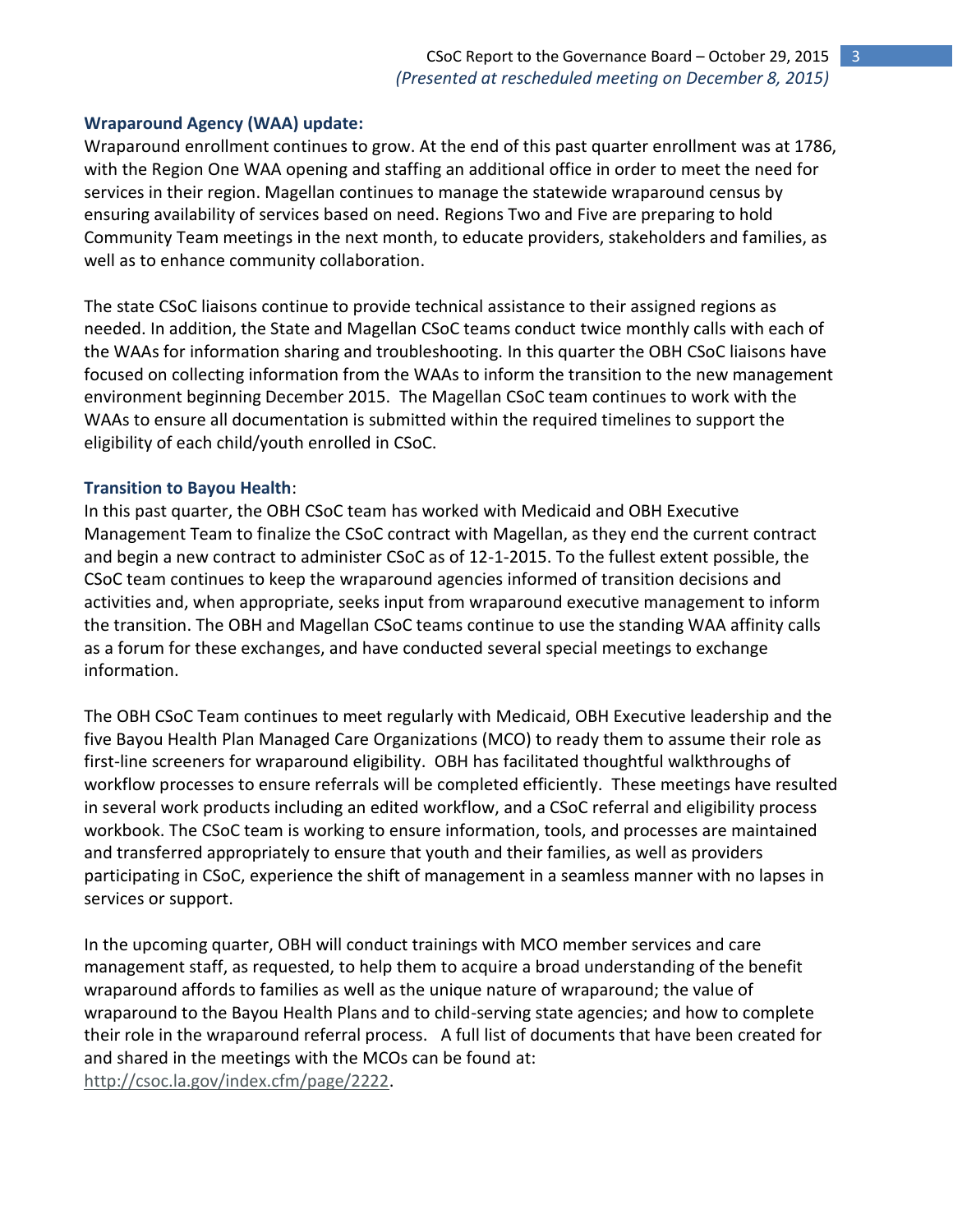## **Family Support Organization update**

The OBH Family Lead regularly meets with FSO leadership to address growing enrollment, service provision and staff training needs. The FSO continues to focus its energy on staffing and service provision, in addition to growing local and national partnerships that ultimately improve service provision in Louisiana.

Based upon a review of data for the previous quarter:

- Unduplicated youth served each month with one or both FSO services: July: 1,446; August: 1,542; September: 1,575
- Support Staff members at end of the quarter: 290
- Billed units continue to increase

FSO Training:

 The training of Introduction to Wraparound for Support Specialists started in September with Monroe and Shreveport staff; and continues with staff from the other 7 regions during October and early November. Additionally, FSO staff across the state have participated in Mental Health First Aid training provided by Magellan.

The following graph demonstrates FSO service provision since the implementation of CSoC. There was a significant decrease in services provided in the last quarter of 2012. The statewide FSO began providing services during April 2013.



# Parent /Youth Support and Training Utilization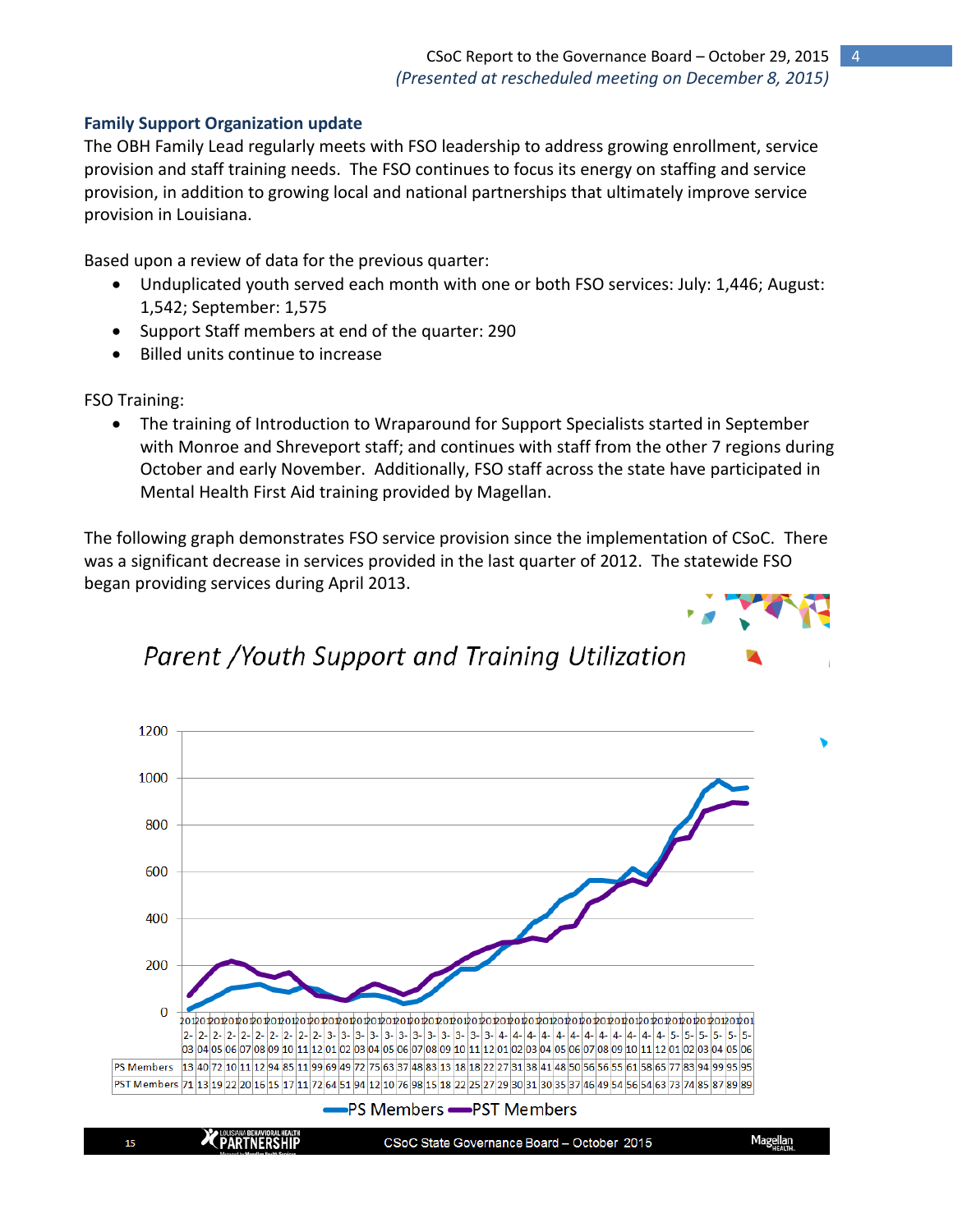## **Technical Assistance and Training:**

As reported last quarter, with the conclusion of the contract with University of Maryland for wraparound training; the CSoC Director and Family Lead have been working with the wraparound agencies' trainers and coaches to finalize a Louisiana version of the Introduction to Wraparound Training. This Louisiana version of the "Introduction to Wraparound" training is based off of the National Wraparound Initiatives standards and principles and has been influenced by the skills and knowledge the WAA trainers and coaches gained during their work with the University of Maryland National Trainer. This training is being used by agencies in all regions; and will be provided to each new staff member. This training will be reviewed and "updated" on a quarterly basis, and as needed. The next meeting of the trainers and coaches is scheduled for November, where use of the Introduction to Wraparound Training will be reviewed and revised as needed.

In addition to the Introduction to Wraparound training, the CSoC Director and CSoC Family Lead will be working with the wraparound agencies to design targeted training modules that support high fidelity wraparound practice. These modules will be designed in collaboration with wraparound agency trainers and coaches, and will be provided to wraparound facilitators on a timeline consistent with the needs of each region.

## **Statewide Coordinating Council**

The SCC participation is seeing a decline recently, and individual outreach efforts are beginning to see what can be done to make participation more meaningful for SCC members. Additionally, the Family Lead is working with the FSO to identify current and previous CSoC parents and youth for participation in the SCC.

## **CSoC Finance and Audit Committee:**

This committee only meets on an 'as needed' basis. There was no meeting this past quarter.

## **CSoC Quality Assurance (QA) Committee:**

Committee Chair, Cindy Guitrau will report to the Board during today's meeting.

#### **Provider Network:**

The number of providers for Independent Living/Skills Building has increased by 11 in this quarter, with a total of 132 enrolled providers. The number of Short Term Respite service providers remains at 10 again this quarter. There is 1 Crisis Stabilization provider in one of the new implemented regions. In addition, Magellan continues to follow up with interested providers of the specialized CSoC services and guide them through the network process.

## Crisis Stabilization (CS)

As discussed during a previous Board meeting, an amendment has been submitted, allowing for Crisis Stabilization to be moved to state plan services, allowing for a more sustainable business model for providers interested in providing this service, as well as greater access to all children and youth who can benefit from this most important service.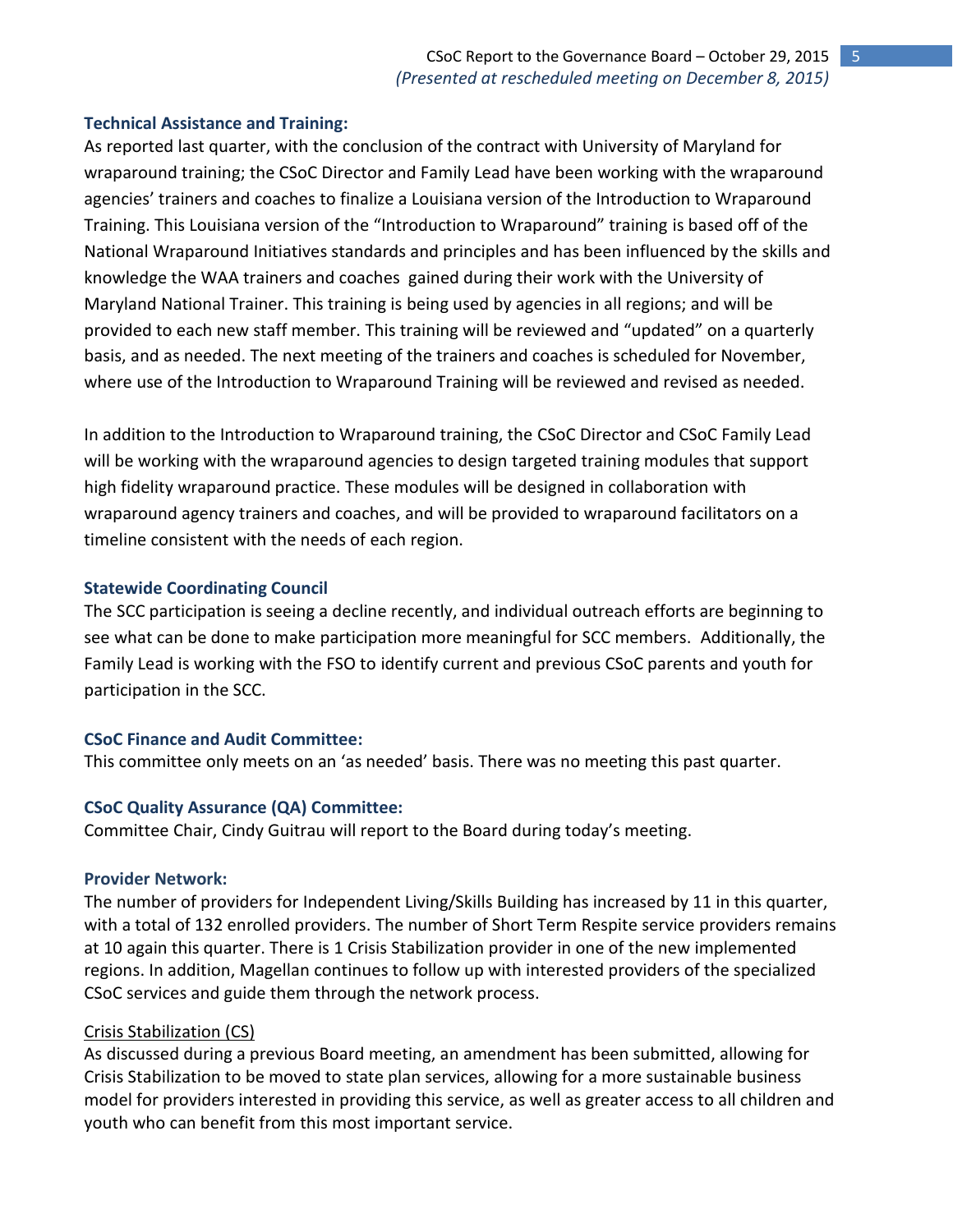Therapeutic Group Home (TGH) and Therapeutic Foster Care (TFC)

TGH beds - 38 beds

- New Orleans: 10 beds to open in November, another tentative 10 beds to open in December and an additional 40 beds to open early in 2016.
- Baton Rouge: 38 beds opening this October.
- Alexandria: 14 beds to open in November and another tentative 20 beds to open in early 2016.

TFC beds – 248, with on-going recruitment.

## Psychiatric Residential Treatment Facility (PRTF):

PRTF beds - 158

## Network Strategy Update:

- Network CSoC PRL continues to outreach providers 1:1 for technical support and education.
- Additional follow up continues with all contracted providers who are interested in adding CSoC services and guiding them through the network process.
- Ad-hoc agreements continue for interested CANS providers to help expedite member access to services.

## **Trends in Children/Youth Outcomes Data:**

## Out of Home Placements

- Percent of CSoC children who had restrictive placement **prior** to enrollment in WAA is 32.37% indicating that we continue to serve the most at risk youth for out of home placement.
- Percent of CSoC children placed in restrictive placement **after** enrolling in a WAA is 18.37% indicating that participation in CSoC is producing desired result of decreasing out of home placement.

## CANS Outcomes Data

Outcomes Findings: This is the second analysis of the global CANS scores for youth beginning at initial intake and then at discharge. The CANS LA for these youth ranged in date from 6/1/2015 to 8/31/2015. Although this was still a small sample size of 197 youth, the results are very promising. The Global Score, which is a SUM of all items scores, was used in this analysis. The mean scores changed by 12.91 points, from a mean of 56 at initial to a mean of 43.09 at discharge. This is a very significant change, indicating over all improvement in youth functioning over the course of their enrollment in CSoC. Moving forward, all CANS data will be submitted electronically, which will provide for easier reporting.

In additon to the below graph which depicts mean results of 'All Children' (Graph # 1) discharged with initial and discharge CANS scores, during this time period, we have an additional outcomes graph, which demonstrates results for children and youth identified as 'With Trauma' (Graph #2). The results of these subsets of children and youth were also quite promising.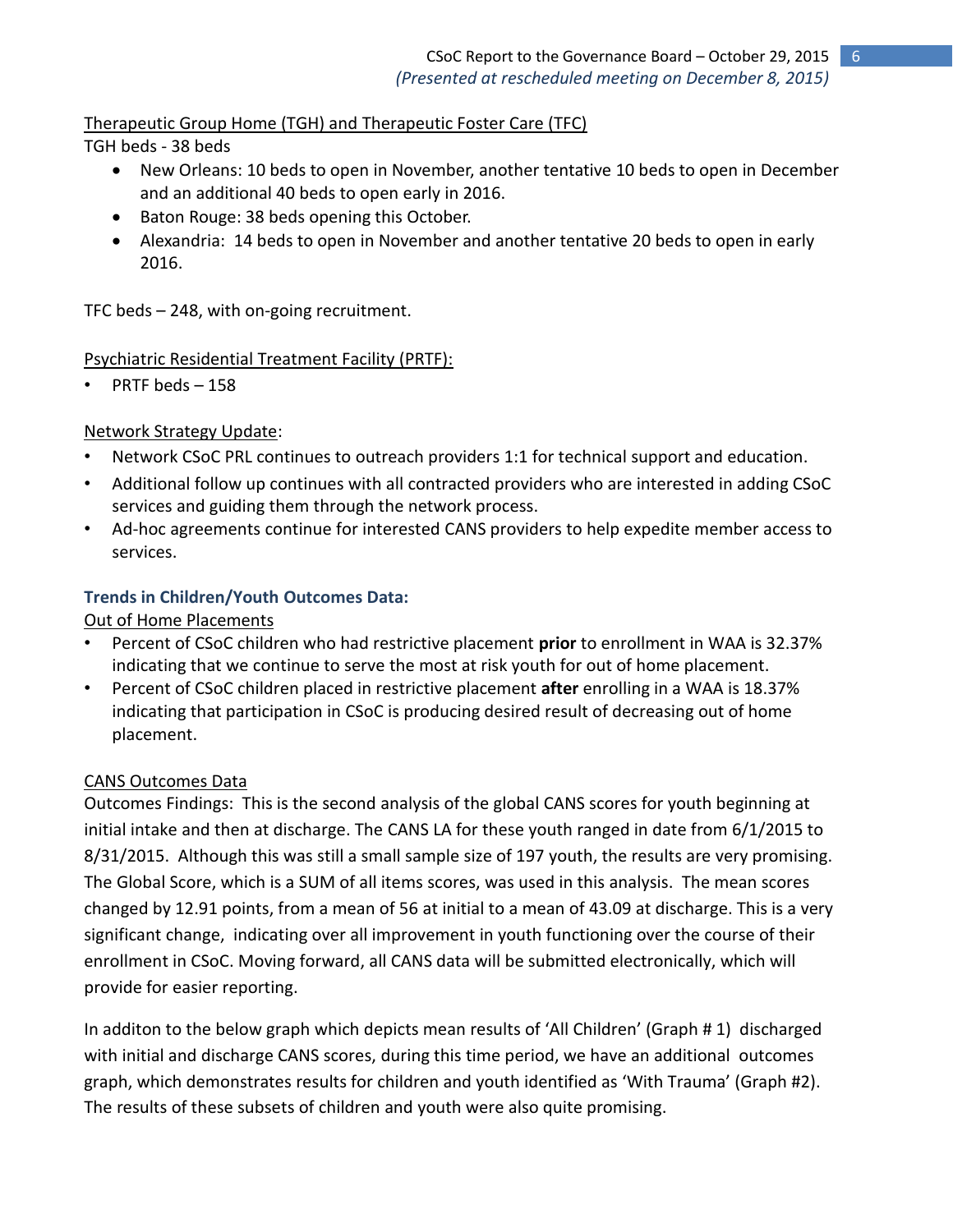- Children/ Youth identified as 'With Trauma' (Graph #2)
	- N = 87 (44% of the 197 children/youth reviewed)
		- o Initial CANS Score: 60
		- o Discharge CANS Score: 44.60
			- *Results: a decrease of 15.4 points*

# Child and Adolescent Needs and Strengths  $(CANS)$



26

CSoC State Governance Board - October 2015

Magellan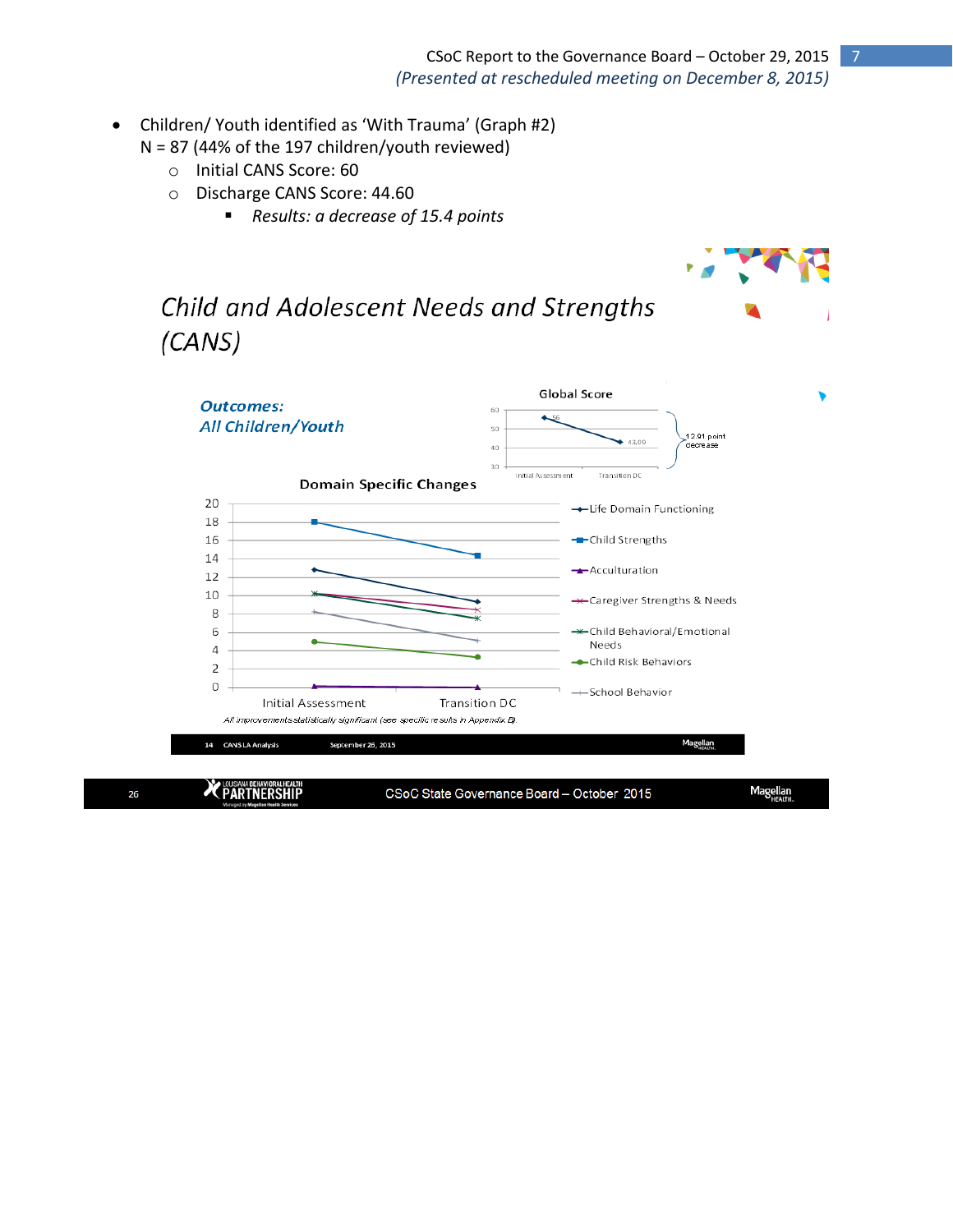## CSoC Report to the Governance Board – October 29, 2015 8 *(Presented at rescheduled meeting on December 8, 2015)*



#### School Outcomes

There has been on-going concern regarding the reliability and accuracy of the reported school measures. After discussion with DOE leadership, it was agreed that the CANS school module which evaluates school functioning, should be regularly applied when children and youth initially enroll in CSoC, then every 180 days after enrollment and at discharge. This will offer a more consistent and objective picture of a youth's school functioning over time. In the future data on the CANS school module will be reported.)" A review of the enrollment for this time period indicates that approximately 27.5% of the children/youth enrolled in CSoC had a current IEP meaning that they are receiving special education services in the school system.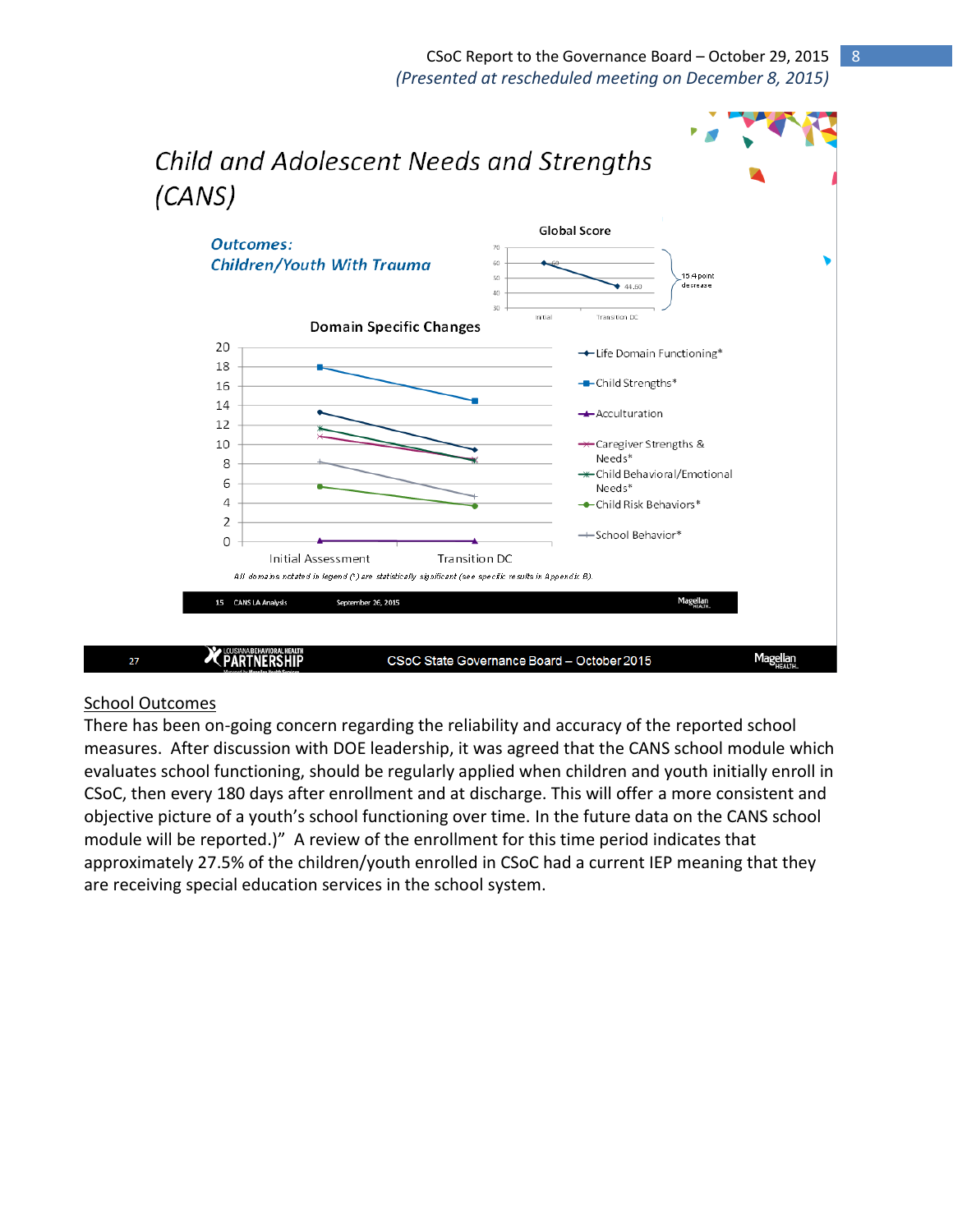

Inpatient Psychiatric Hospital Admissions - Continued decrease in inpatient psychiatric admissions

Home and Community Based Services - Increased use of Home and Community Based Services

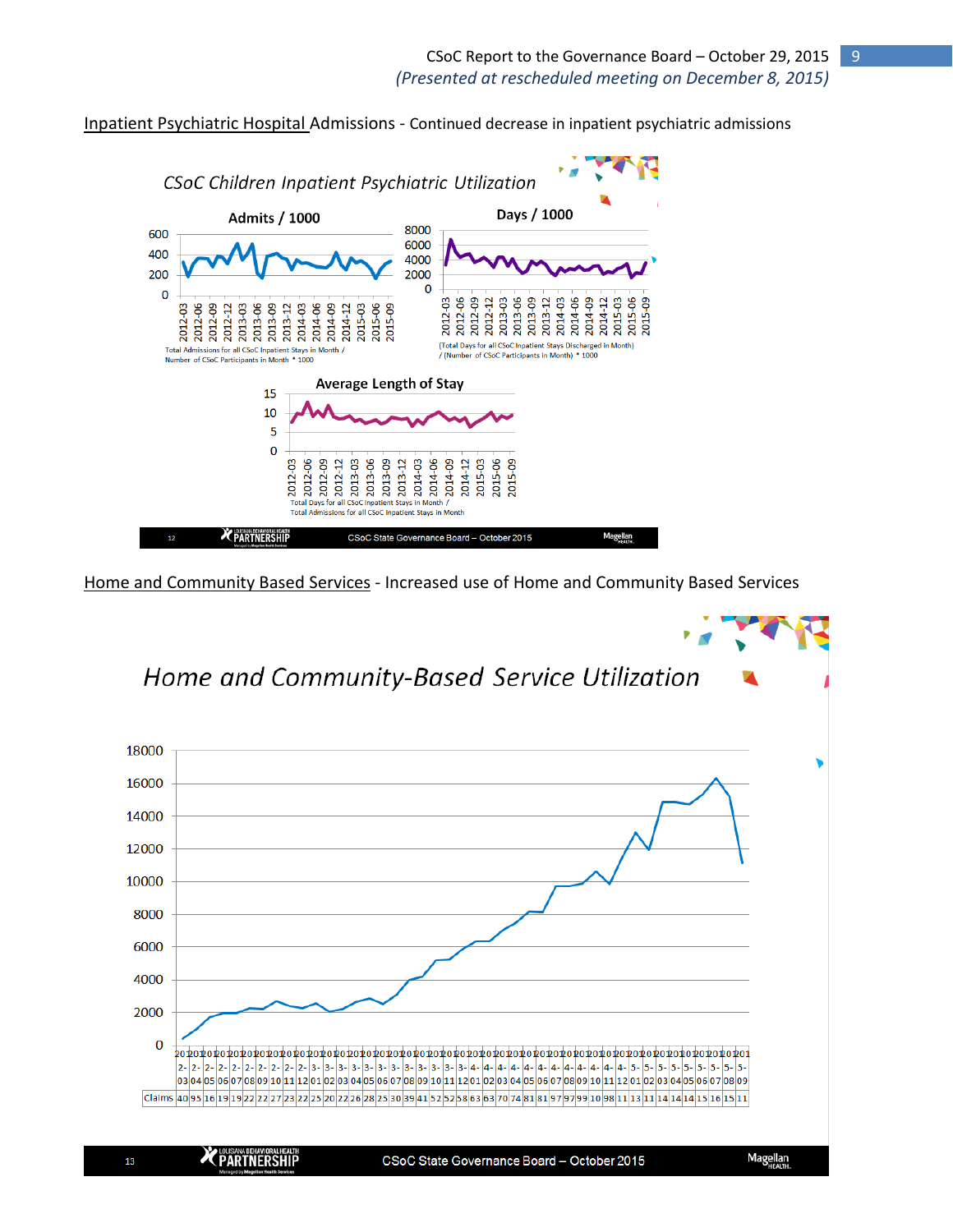## **Appendix A: Referral Data**

| <b>Member Referrals</b>           |         |         |               |  |
|-----------------------------------|---------|---------|---------------|--|
| <b>Region</b>                     | 6/30/15 | 9/24/15 | <b>Change</b> |  |
| Region 1 - Orleans/Jefferson area | 1312    | 1538    | 226           |  |
| Region 2 - Baton Rouge area       | 1634    | 1729    | 95            |  |
| Region 3 - Covington area         | 292     | 396     | 104           |  |
| Region 4 - Thibodaux area         | 185     | 267     | 82            |  |
| Region 5 - Lafayette area         | 221     | 321     | 100           |  |

|  | <b>We Income as anyone allows</b><br>PARTNERSHIP<br><b>Managerity Magazine Magazine Arryings</b> | CSoC State Governance Board - October 2015 | Magellan |
|--|--------------------------------------------------------------------------------------------------|--------------------------------------------|----------|
|--|--------------------------------------------------------------------------------------------------|--------------------------------------------|----------|

# Member Referrals

| <b>Region</b>                | 6/30/15 | 9/24/15 | <b>Change</b> |
|------------------------------|---------|---------|---------------|
| Region 6 - Lake Charles area | 144     | 204     | 60            |
| Region 7 - Alexandria area   | 971     | 1030    | 59            |
| Region 8 - Shreveport area   | 1615    | 1687    | 72            |
| Region 9 - Monroe area       | 1055    | 1118    | 63            |
| Total                        | 7429    | 8290    | 861           |

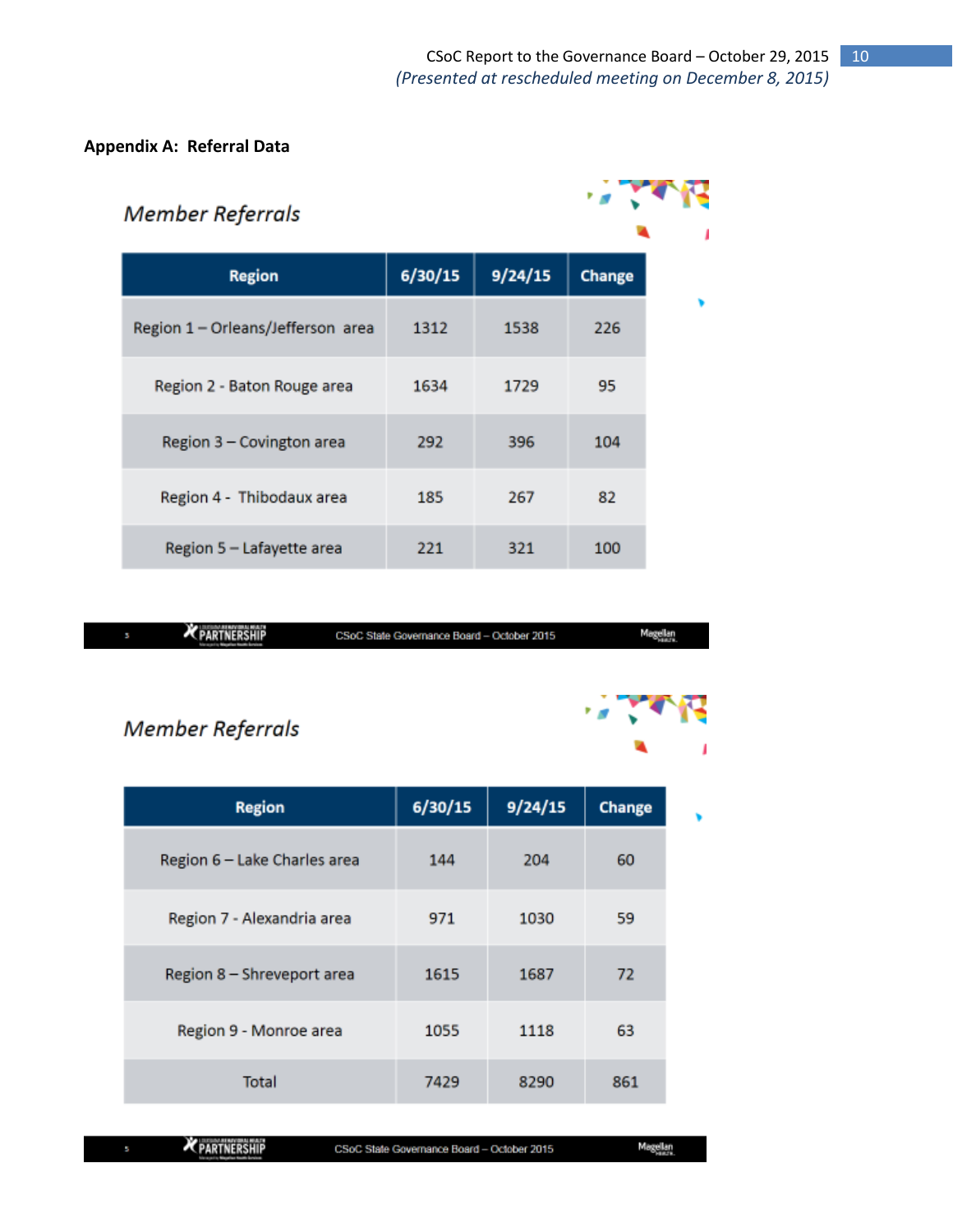# Referrals by Agency/Entity



| <b>Referring Source</b>             | 6/30/15 | 9/24/15 | <b>Change</b> |  |
|-------------------------------------|---------|---------|---------------|--|
| <b>DCFS</b>                         | 674     | 776     | 102           |  |
| <b>OJJ</b>                          | 501     | 578     | 77            |  |
| <b>OBH</b>                          | 98      | 101     | з             |  |
| DOE/School                          | 718     | 788     | 70            |  |
| Caregiver                           | 1097    | 1342    | 245           |  |
| <b>Hospitals</b>                    | 1065    | 1107    | 42            |  |
| Licensed Mental Health Professional | 1299    | 1431    | 132           |  |
| <b>Other Juvenile Entities</b>      | 412     | 447     | 35            |  |
| Self or Legal Guardian              | 460     | 517     | 57            |  |
| Primary Care Physician (PCP)        | 26      | 27      | 1             |  |
| Other                               | 1079    | 1176    | 97            |  |
| Total                               | 7426    | 8290    | 861           |  |

PARTNERSHIP

CSoC State Governance Board - October 2015

## **Appendix B: Demographic Data**



Magellan

Gender

| Gender      | <b>Number</b> | Percentage | ۰ |
|-------------|---------------|------------|---|
| Male        | 1125          | 62.99%     |   |
| Female      | 657           | 36.79%     |   |
| Unspecified | 4             | 0.22%      |   |
| Total       | 1786          | 100.00%    |   |